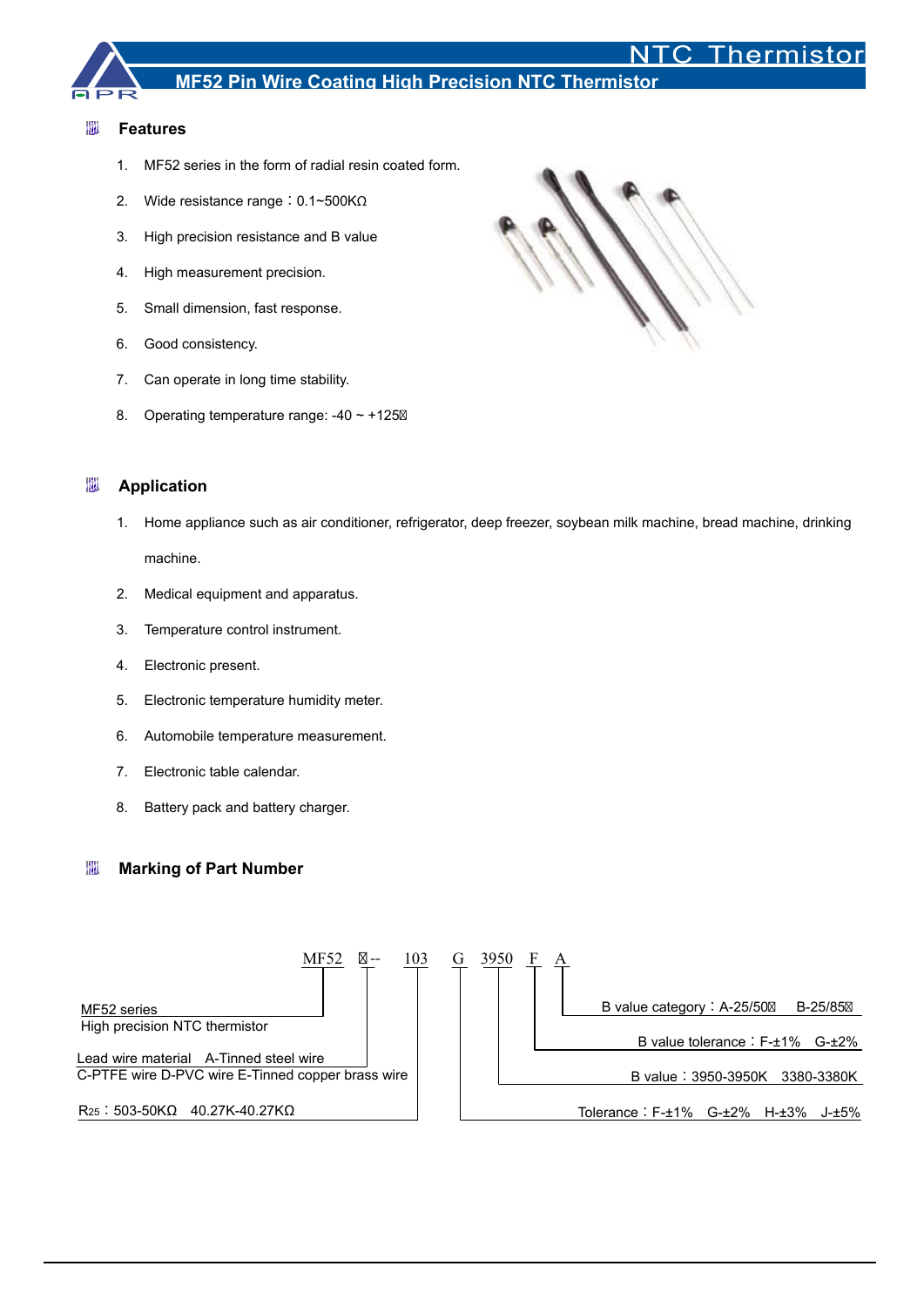

#### 慟 **Outlook and Dimension** ( Unit: mm)

Model A: Tinned steel wire



| Dmax | Tmax | L <sub>1</sub> max | L <sub>2</sub> min | d±0.1 | F±0.5 |
|------|------|--------------------|--------------------|-------|-------|
| 3.8  | 2.5  | 9.5                | 12                 | 0.5   | 2.5   |

Model E: Tinned copper brass wire



| Dmax | $L1$ max | L2min | $\Phi$ d $\pm$ 0.05 | F±0.5 |
|------|----------|-------|---------------------|-------|
| 2.8  | 3.2      | 25    | 0.4                 | 2.0   |

Model C: PTFE wire



### Model D: PVC wire



## Standard Dimension

|               | Symbol         | Dmax | $L1$ max | L2min                        | $\Phi$ d $\pm$ 0.05 | $L3+1$           |
|---------------|----------------|------|----------|------------------------------|---------------------|------------------|
|               | D1             | 3.5  | 5.0      | Upon customer<br>requirement | 0.8                 | 3or <sub>5</sub> |
| $\frac{1}{4}$ | D <sub>2</sub> | 3.0  | 4.0      | Upon customer<br>requirement | 0.65                | 3or <sub>5</sub> |